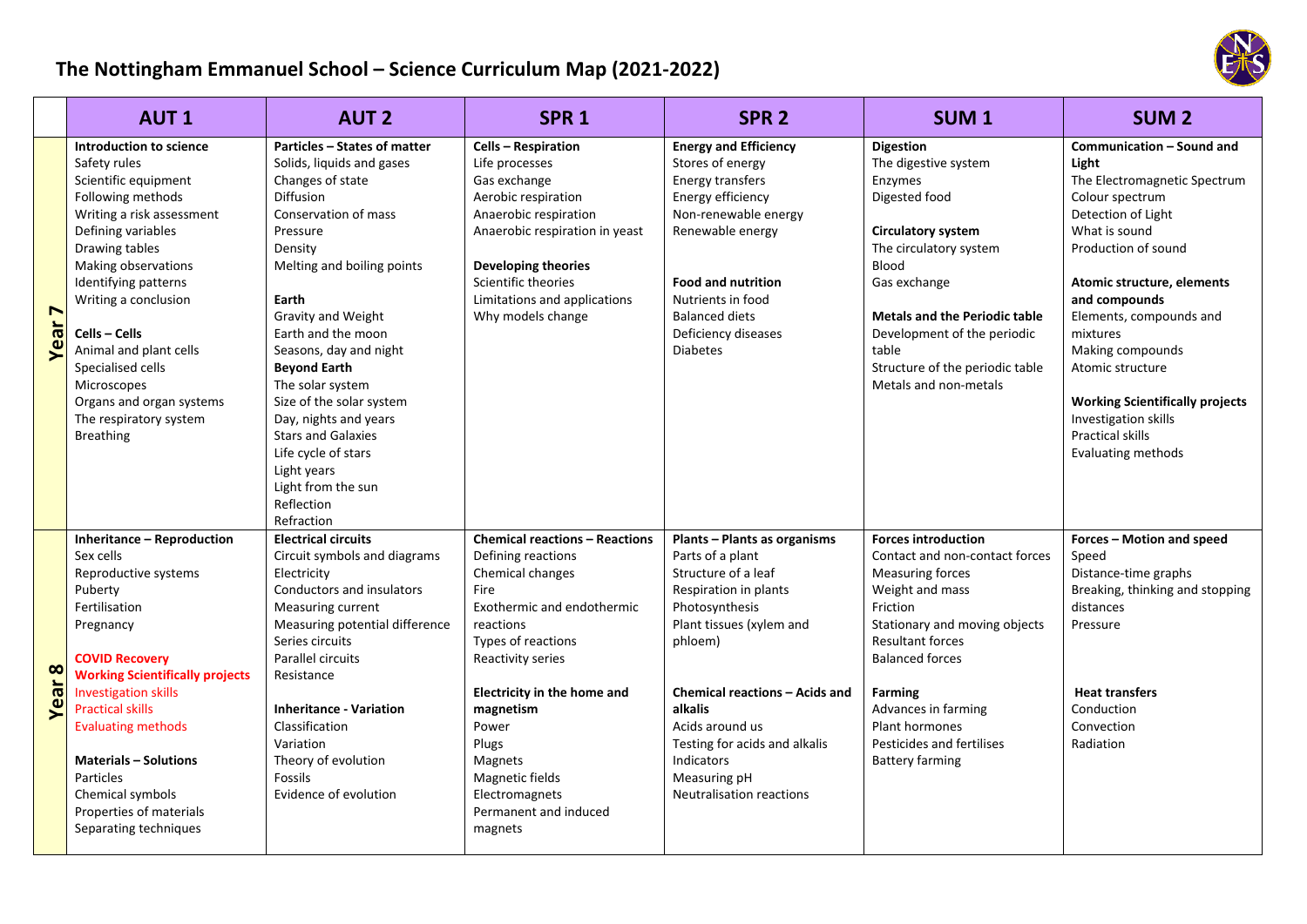|    | Cell biology - Cells and        | Cell biology - Cellular division | <b>Organisation - Digestive</b> | Organisation - Human and        | Electricity - Current, PD and   | Targeted programme of in            |
|----|---------------------------------|----------------------------------|---------------------------------|---------------------------------|---------------------------------|-------------------------------------|
|    | <b>Transport</b>                | and stem cells                   | system                          | plant systems                   | resistance, series and parallel | class intervention based on         |
|    | Animal and plant cells          | The cell cycle and mitosis       | Organisation hierarchy          | Risk factors for non-           | <b>circuits</b>                 | students' needs.                    |
|    | Prokaryotes and eukaryotes      | Stem cells                       | The digestive system            | communicable diseases           | Symbols and current             |                                     |
|    | Microscopy                      | Cell specialisation and          | Enzymes                         | Lungs and gas exchange          | Current and charge              | <b>Working scientifically focus</b> |
|    | Specialised cells               | differentiation                  | Factors affecting enzymes       | Tissues and organs in plants    | Potential difference            | and assessment review to            |
|    | Diffusion                       | Treatments using stem cells      | Human digestive enzymes         | Plant transport systems         | Resistance                      | build on and consolidate skills     |
|    | Osmosis                         |                                  | Food tests                      |                                 | Length and resistance           | for Year 10.                        |
|    | Active transport                |                                  |                                 | <b>Periodic Table Revisited</b> | Ohm's law                       |                                     |
|    | <b>Exchanging materials</b>     |                                  | Organisation - Human and        | Atomic structure                | Non-Ohmic conductors            |                                     |
|    |                                 |                                  | plant systems                   | History of the atom             | LDRs ad thermistors             |                                     |
|    |                                 |                                  | Blood                           | Metals and non-metals           | Series and parallel circuits    |                                     |
|    |                                 |                                  | <b>Blood vessels</b>            | Groups of the periodic table    | Resistors in circuits           | Triple only content                 |
|    |                                 |                                  | Heart structure                 |                                 |                                 | Giant metallic structures           |
|    | Energy - Conservation and       | Atomic structure and the         | Problems with the heart         | Bonding - Bonding and           | Electricity - Domestic uses and | Nanoparticles                       |
|    | dissipation of energy           | <b>Periodic table</b>            |                                 | structures continued            | safety                          | Application of nanoparticles        |
|    | Changes in energy stores        | Atoms, elements and              | Bonding - Bonding and           | Simple molecular substances     | Mains electricity               | <b>Transition elements</b>          |
| თ  | Conservation and dissipation of | compounds                        | structures                      | Polymers and giant covalent     | <b>ACDC</b>                     |                                     |
| ౚఀ | energy                          | Chemical equations               | States of matter                | structures                      | <b>Electrical power</b>         |                                     |
|    | Energy and work                 | Separating techniques            | Changing states                 | Allotropes of carbon            | The national grid               |                                     |
|    | Power                           | Atomic structure                 | Formation of ions               | Metallic bonding                |                                 |                                     |
|    | Gravitational potential energy  |                                  | Ionic bonding                   |                                 | <b>Triple only content</b>      |                                     |
|    | Kinetic energy                  |                                  | Ionic compounds                 | Triple only content             | Static electricity              |                                     |
|    | GPE to KE                       |                                  | Covalent boning                 | <b>Transition metals</b>        | Electric fields                 |                                     |
|    | Elastic potential energy        |                                  |                                 | Nanoparticles                   |                                 |                                     |
|    | Power stations and energy       |                                  |                                 |                                 |                                 |                                     |
|    | resources                       |                                  |                                 |                                 |                                 |                                     |
|    |                                 |                                  |                                 |                                 |                                 |                                     |
|    |                                 |                                  |                                 |                                 |                                 |                                     |
|    |                                 |                                  |                                 |                                 |                                 |                                     |
|    | <b>COVID recovery</b>           |                                  |                                 |                                 |                                 |                                     |
|    | The pace of content has been    |                                  |                                 |                                 |                                 |                                     |
|    | slightly reduced to allow for   |                                  |                                 |                                 |                                 |                                     |
|    | COVID recovery throughout the   |                                  |                                 |                                 |                                 |                                     |
|    | curriculum through SR practice  |                                  |                                 |                                 |                                 |                                     |
|    | and providing additional        |                                  |                                 |                                 |                                 |                                     |
|    | learning checks and build.      |                                  |                                 |                                 |                                 |                                     |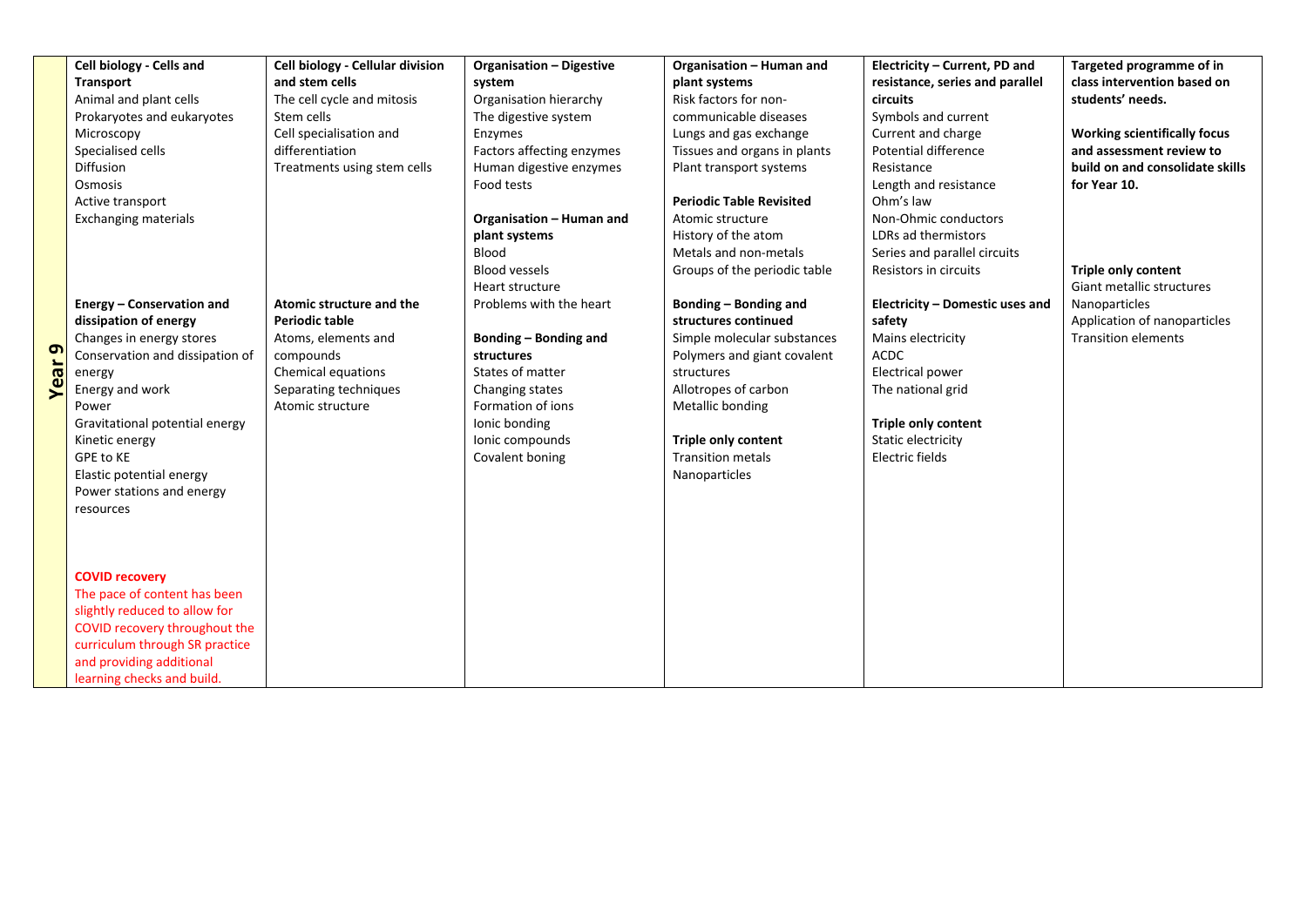|                | <b>COVID RECOVERY</b>                       | Infection and response -      | <b>Preventing and treating</b>              | Bioenergetics - Photosynthesis          | <b>Biological responses -</b>    | Biological responses -          |
|----------------|---------------------------------------------|-------------------------------|---------------------------------------------|-----------------------------------------|----------------------------------|---------------------------------|
|                | The cell cycle and mitosis                  | <b>Communicable diseases</b>  | diseases                                    | Photosynthesis                          | <b>Homeostasis and Response</b>  | <b>Homeostasis and Response</b> |
|                | <b>Stem cells</b>                           | <b>Health issues</b>          | Vaccination                                 | Plant uses of glucose                   | Homeostasis and the endocrine    | The human nervous system        |
|                | Cell specialisation and                     | Communicable diseases         | Antibiotics and painkillers                 | Rate of photosynthesis                  | system                           | <b>Reaction rates</b>           |
|                | differentiation                             | Preventing transmission       | Discovery and development of                | Maximising the rate of                  | Negative feedback (HT)           |                                 |
|                | Treatments using stem cells                 | Viral, bacterial, fungal and  | drugs                                       | photosynthesis                          | Control of blood glucose         |                                 |
|                | <b>Factors affecting enzymes</b>            | Protista diseases             |                                             |                                         | <b>Diabetes</b>                  |                                 |
|                | <b>Food tests</b>                           | Human defence systems         | Non-Communicable diseases                   |                                         | Hormones in reproduction         |                                 |
|                | Tissues and organs in plants                |                               | Risk factors                                |                                         | Contraception                    |                                 |
| <b>Biology</b> | Plant transport systems                     |                               | Cancer                                      |                                         | Infertility treatments           |                                 |
|                |                                             |                               |                                             |                                         |                                  |                                 |
| Year 10        |                                             |                               |                                             |                                         | <b>Triple only</b>               | <b>Triple only</b>              |
|                |                                             | <b>Triple only</b>            | Bioenergetics - Respiration                 |                                         | Control of body temperature      | The brain                       |
|                |                                             | Growing bacteria              | Aerobic respiration                         |                                         | Maintaining water, ion and       | The eye                         |
|                |                                             | Plant diseases                | Anaerobic respiration in                    |                                         | nitrogen balance                 | Problems with the eye           |
|                |                                             | Plant disease detection       | animals                                     |                                         | Kidney problems and              | Treatments with the eye         |
|                |                                             | Plant defences                | Anaerobic respiration in plants             |                                         | treatments                       |                                 |
|                |                                             | Production and use of         | and yeast                                   |                                         | Plant hormones                   |                                 |
|                |                                             | monoclonal antibodies         | Responding to exercise                      |                                         |                                  |                                 |
|                |                                             |                               | Metabolism                                  |                                         |                                  |                                 |
|                |                                             |                               |                                             |                                         |                                  |                                 |
|                | <b>COVID RECOVERY</b>                       | <b>Quantitative chemistry</b> | <b>Chemical changes</b>                     | <b>Electrolysis and Energy</b>          | Rate and extent of chemical      |                                 |
|                | <b>Bonding - Bonding and</b>                | Conservation of mass          | Acids and alkalis                           | changes                                 | change                           |                                 |
|                | structures                                  | Relative formula mass         | Reactions of acids                          | Electrolysis of metal ores              | Rate of reaction                 |                                 |
|                | <b>States of matter</b>                     | Concentration of solutions    | Making soluble salts                        | Electrolysis of aqueous                 | Factors affecting rates          |                                 |
|                | <b>Changing states</b><br>Formation of ions |                               | Reactivity series<br>Displacement reactions | solutions<br>Exothermic and endothermic | Surface area                     |                                 |
| Chemistry      | Ionic bonding                               | Higher<br>Moles               | <b>Extracting metals</b>                    | reactions                               | Temperature<br>Concentration     |                                 |
|                | Ionic compounds                             | Amount of substances in       |                                             | Reaction profiles                       | Catalyst                         |                                 |
|                | <b>Covalent boning</b>                      | equations                     | Higher                                      |                                         | Measuring rates from graphs      |                                 |
|                | Simple molecular substances                 | Masses to balances equations  | Redox reactions                             | Higher                                  | Reversible reactions             |                                 |
|                | Polymers and giant covalent                 | Limiting reactants            | Strong and weak acids                       | Representation of reactions at          |                                  |                                 |
| 10             | structures                                  | Equations and calculations    |                                             | electrodes as half equations            | Higher                           |                                 |
|                | Allotropes of carbon                        |                               | <b>Triple only</b>                          | Bond energy calculations                | Calculating rates using tangents |                                 |
|                | <b>Metallic bonding</b>                     | <b>Triple only</b>            | Titrations                                  |                                         | Equilibrium                      |                                 |
| Year           |                                             | Percentage yield              | <b>Titration calculations</b>               |                                         | Le Chatelier's principle         |                                 |
|                |                                             | Atom economy                  |                                             | Triple only                             |                                  |                                 |
|                |                                             | Using concentrations          |                                             | Chemical cells and batteries            |                                  |                                 |
|                |                                             | Volume of gases               |                                             | <b>Fuel Cells</b>                       |                                  |                                 |
|                |                                             |                               |                                             |                                         |                                  |                                 |
|                |                                             |                               |                                             |                                         |                                  |                                 |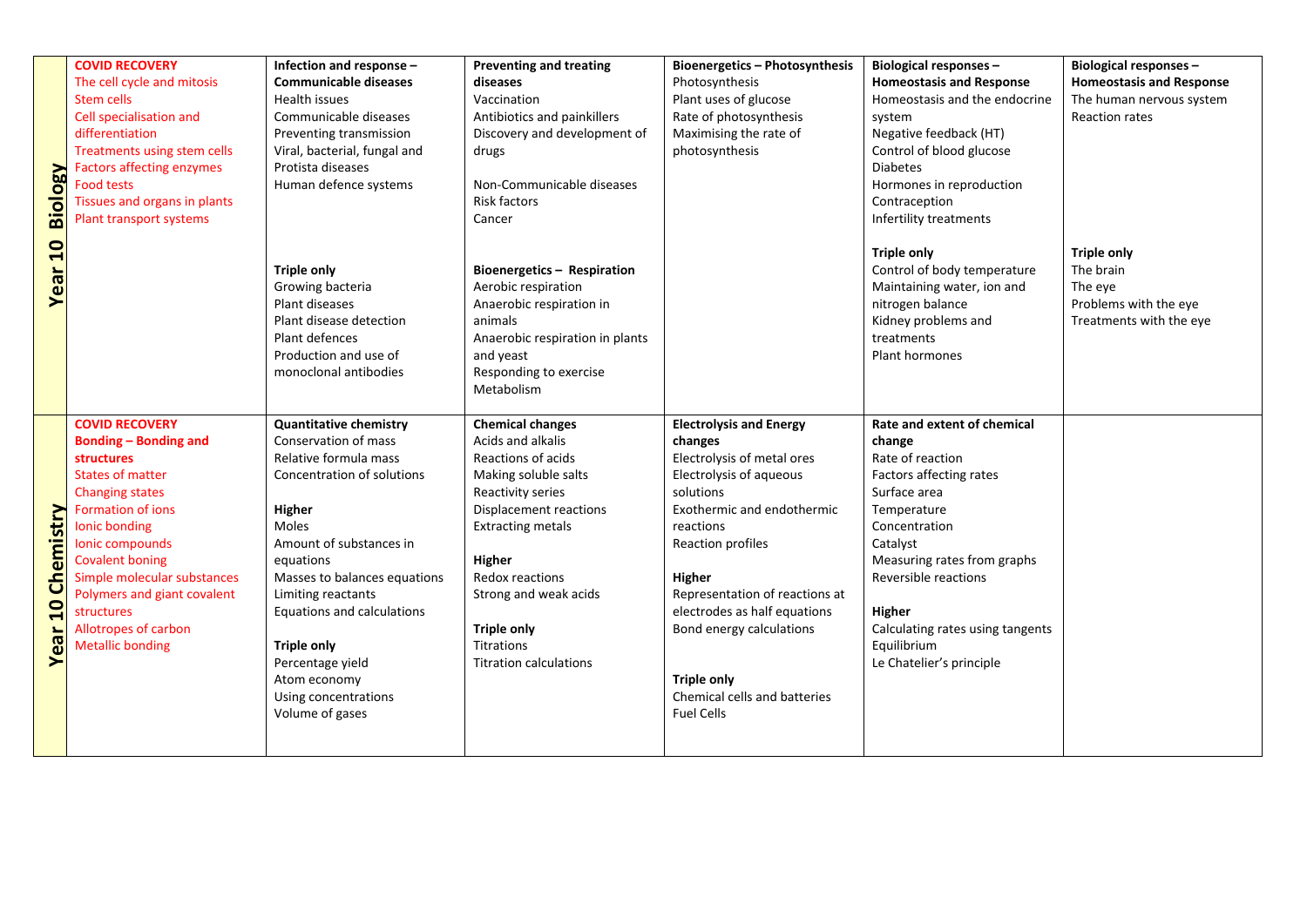|                | <b>Particle model</b>         | Electricity – Current, PD and   | <b>Atomic Structure</b>      | Electricity - Domestic uses and | Waves and space             | <b>Triple only</b>          |
|----------------|-------------------------------|---------------------------------|------------------------------|---------------------------------|-----------------------------|-----------------------------|
|                | Changes of state and internal | resistance, series and parallel | The history of the atom      | safety                          | Waves                       | Dangers of radiation        |
|                | energy                        | circuits                        | Alpha, beta and gamma        | Mains electricity               | Transverse and longitudinal | Uses of radiation           |
|                | Thermal conductivity          | Symbols and current             | radiation                    | <b>ACDC</b>                     | waves                       | <b>Background Radiation</b> |
|                | <b>Specific heat capacity</b> | Current and charge              | Nuclear equations            | Electrical power                | Electromagnetic spectrum    | Nuclear fission             |
|                | Specific latent heat          | Potential difference            | Half life                    | The national grid               | Uses and dangers of         | Nuclear fusion              |
|                | Density                       | Resistance                      | Dangers of nuclear radiation | <b>Triple only content</b>      | electromagnetic waves       |                             |
|                | Pressure and temperature in   | Length and resistance           |                              | Static electricity              | <b>Black body radiators</b> |                             |
| <b>Physics</b> | gasses                        | Ohm's law                       |                              | Electric fields                 | Light reflection            |                             |
|                |                               | Non-Ohmic conductors            |                              |                                 | Light refraction            |                             |
|                | <b>Triple only</b>            | LDRs ad thermistors             |                              |                                 |                             |                             |
| $\mathbf{a}$   | Pressure and volume in gases  | Series and parallel circuits    |                              |                                 | <b>Triple only</b>          |                             |
|                |                               | Resistors in circuits           |                              |                                 | Seeing coloured light       |                             |
| Year           |                               |                                 |                              |                                 | Lenses                      |                             |
|                |                               |                                 |                              |                                 | Sound                       |                             |
|                |                               |                                 |                              |                                 | Ultrasound                  |                             |
|                |                               |                                 |                              |                                 | Earthquake P and S waves    |                             |
|                |                               |                                 |                              |                                 | Our place in the universe   |                             |
|                |                               |                                 |                              |                                 | Stellar evolution           |                             |
|                |                               |                                 |                              |                                 | Red shift                   |                             |
|                |                               |                                 |                              |                                 | The expanding universe      |                             |
|                |                               |                                 |                              |                                 |                             |                             |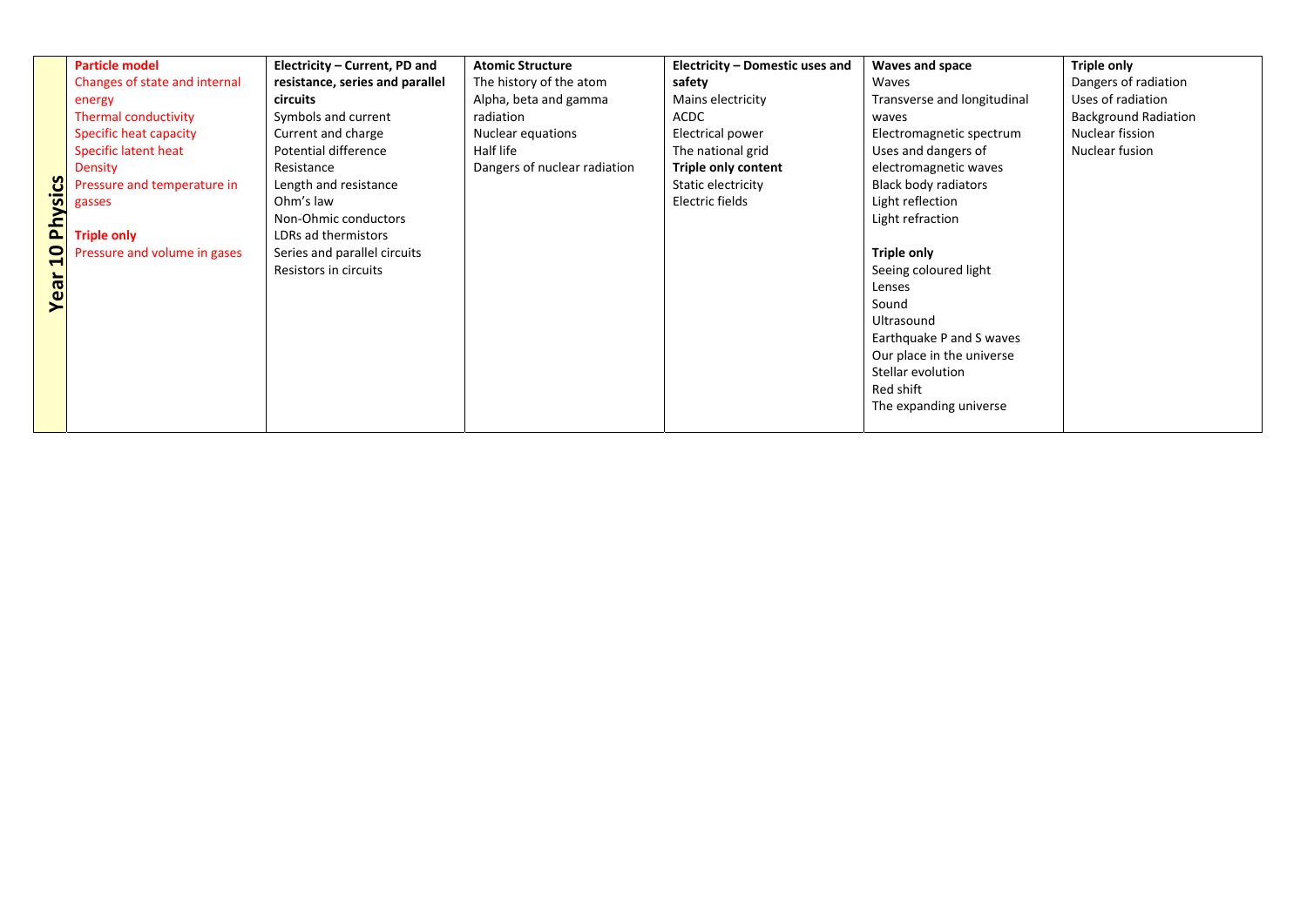|                      | <b>COVID RECOVERY TRIPLE</b>       | <b>Triple only</b>              | <b>Triple only</b>              | <b>Continuation of Genetics,</b> | Ecology - Biodiversity               | <b>Targeted programme of in</b> |
|----------------------|------------------------------------|---------------------------------|---------------------------------|----------------------------------|--------------------------------------|---------------------------------|
|                      | <b>SCIENCE</b>                     | Control of body temperature     | Continuation of Aut 1           | evolution and variation          | Human population                     | class intervention based on     |
|                      | <b>Biology Paper 1 Triple only</b> | Maintaining water, ion and      | Reproduction further            |                                  | Land and water pollution             | students' needs.                |
|                      | content                            | nitrogen balance                | DNA structure                   | Ecology - Ecology, adapting      | Air pollution                        |                                 |
|                      |                                    | Kidney problems and             | Protein synthesis               | and cycles                       | Deforestation and peat               |                                 |
|                      | <b>Triple only</b>                 | treatments                      | Gene expression and mutation    | Importance of communities        | destruction                          |                                 |
|                      | <b>Growing bacteria</b>            | Plant hormones                  |                                 | Biotic and abiotic factors       | Global warming                       |                                 |
|                      | <b>Plant diseases</b>              |                                 | Genetics, evolution and         | Distribution and abundance       |                                      |                                 |
|                      | Plant disease detection            | Biological responses -          | variation                       | Competition in plants and        |                                      |                                 |
|                      | <b>Plant defences</b>              | <b>Homeostasis and Response</b> | Variation                       | animals                          | <b>Triple only</b>                   |                                 |
| <b>CSE Biology</b>   | Production and use of              | The human nervous system        | Evolution by natural selection  | Adapting to survive              | The impact of changes                |                                 |
|                      | monoclonal antibodies              | Reaction rates                  | Evidence of evolution           | Plant and animal adaptations     | Trophic levels and biomass           |                                 |
|                      |                                    |                                 | Fossils and extinction          | Feeding relationships            | <b>Biomass transfers</b>             |                                 |
|                      | Biological responses -             | <b>Triple only</b>              | Selective breeding              | Materials cycling                | Factors affecting food security      |                                 |
|                      | <b>Homeostasis and Response</b>    | The brain                       | Genetic engineering             | The carbon cycle                 | Making food production               |                                 |
| Ū                    | Homeostasis and the endocrine      | The eye                         | Ethics of genetic technology    | Feeding relationships            | efficient                            |                                 |
| $\blacktriangleleft$ | system                             | Problems with the eye           | Antibiotic resistance and MRSA  | Material cycling                 | Sustainable food production          |                                 |
| 4                    | Negative feedback (HT)             | Treatments with the eye         |                                 | The carbon cycle                 |                                      |                                 |
| Year                 | Control of blood glucose           |                                 | <b>Triple only</b>              |                                  | <b>Bespoke personalised revision</b> |                                 |
|                      | <b>Diabetes</b>                    | Genetics, evolution and         | The history of genetics         | <b>Triple only</b>               | plan or Year 11 exams                |                                 |
|                      | Hormones in reproduction           | variation                       | Theories of evolution           | Rates of decomposition           |                                      |                                 |
|                      | Contraception                      | Types of reproduction           | <b>Accepting Darwin's ideas</b> |                                  |                                      |                                 |
|                      | Infertility treatments             | <b>Meiosis</b>                  | Evolution and speciation        |                                  |                                      |                                 |
|                      |                                    | Inheritance                     | Cloning                         |                                  |                                      |                                 |
|                      |                                    | DNA and the genome              |                                 |                                  |                                      |                                 |
|                      |                                    | Inheritance of diseases         |                                 |                                  |                                      |                                 |
|                      |                                    | Genetic screening               |                                 |                                  |                                      |                                 |
|                      |                                    |                                 |                                 |                                  |                                      |                                 |
|                      |                                    |                                 |                                 |                                  |                                      |                                 |
|                      |                                    |                                 |                                 |                                  |                                      |                                 |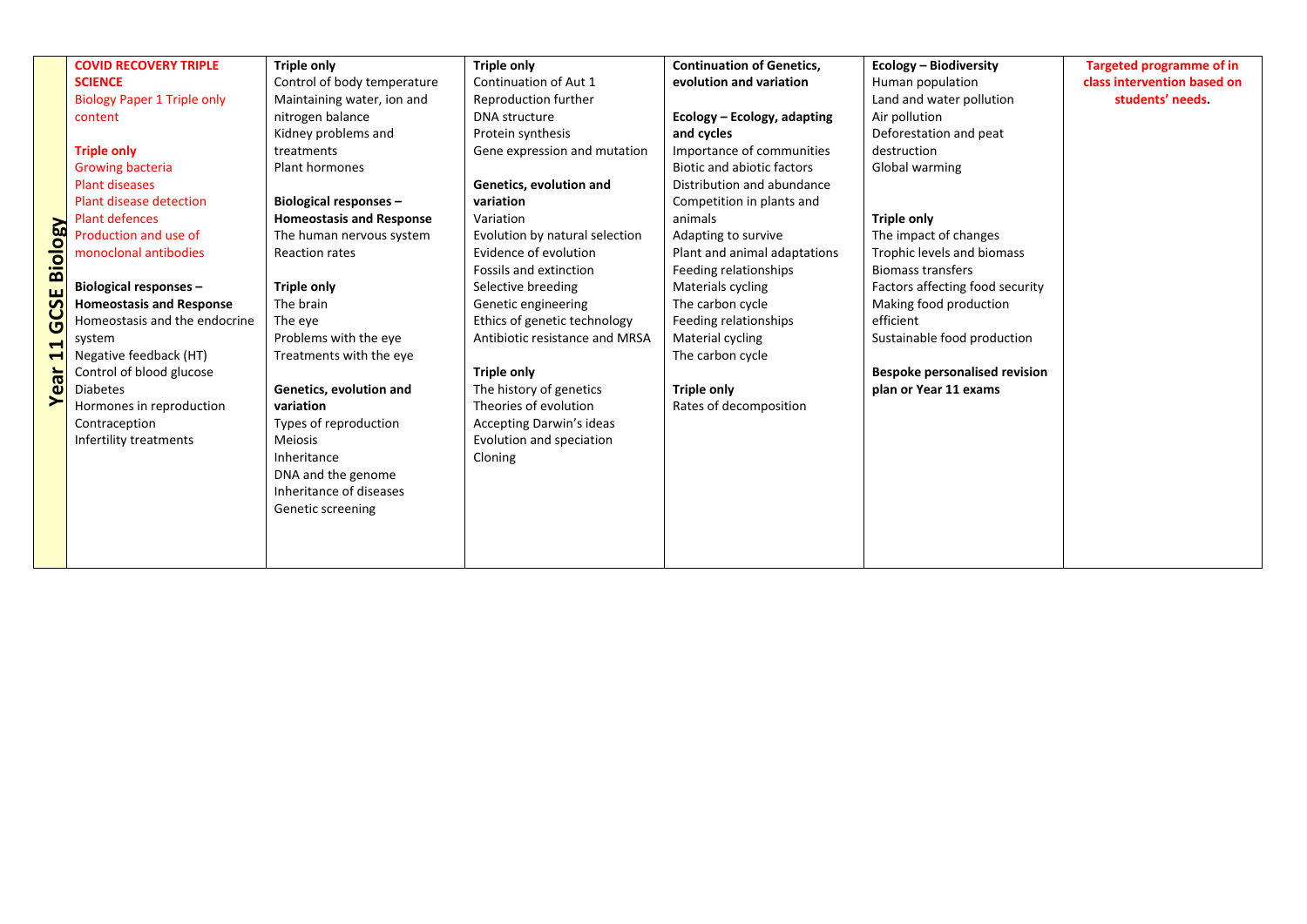|                        | <b>COVID RECOVERY TRIPLE</b>                | Rate and extent of chemical      | <b>Chemical analysis</b>       | <b>Triple only</b>           | <b>Targeted programme of in</b>      |  |
|------------------------|---------------------------------------------|----------------------------------|--------------------------------|------------------------------|--------------------------------------|--|
|                        | <b>SCIENCE</b>                              | change                           | Pure substances                | Corrosion                    | class intervention based on          |  |
|                        | <b>Chemistry Paper 1 Triple only</b>        | Measuring rates from graphs      | <b>Formulations</b>            | Alloys                       | students' needs.                     |  |
|                        | content                                     | Reversible reactions             | Chromatography                 | Properties and uses of       |                                      |  |
|                        |                                             |                                  | Identification of common       | materials                    |                                      |  |
|                        | <b>Transition metals</b>                    | Higher                           |                                | Haber process                |                                      |  |
|                        | Nanoparticles                               | Calculating rates using tangents | gases                          | Fertilisers                  |                                      |  |
|                        | Percentage yield                            | Equilibrium                      |                                |                              |                                      |  |
|                        | Atom economy                                | Le Chatelier's principle         | <b>Triple only</b>             | Chemistry of the atmosphere  |                                      |  |
|                        | <b>Using concentrations</b>                 |                                  | Identification of ions         | The composition of the early |                                      |  |
| <b>Chemistry</b>       | Volume of gases                             |                                  | Flame emission                 | atmosphere                   |                                      |  |
|                        | <b>Titrations</b>                           | <b>Organic chemistry</b>         | spectroscopy                   | The evolution of the         |                                      |  |
|                        | <b>Titration calculations</b>               | Alkanes and their properties     |                                | atmosphere                   |                                      |  |
|                        | <b>Chemical cells and batteries</b>         | Combustion and fractional        | <b>Using resources</b>         | Greenhouse gases             |                                      |  |
|                        | <b>Fuel Cells</b>                           | distillation                     | Finite and renewable resources | Human activity               |                                      |  |
|                        |                                             | Cracking crude oil               | Reduce, reuse and recycle      | Climate change               |                                      |  |
| Year <sub>11</sub>     | <b>Rate and extent of chemical</b>          |                                  | Life cycle assessments         | Carbon footprint             |                                      |  |
|                        | change                                      | <b>Triple only</b>               | Potable water                  | Atmospheric pollutants       |                                      |  |
|                        | Rate of reaction                            | Alkenes                          | Waste water treatment          |                              |                                      |  |
|                        | <b>Factors affecting rates</b>              | <b>Reactions of Alkenes</b>      |                                |                              |                                      |  |
|                        | Surface area                                | Alcohols                         | Higher                         |                              |                                      |  |
|                        | Temperature                                 | Carboxylic acids                 | Extraction of metals from ores |                              |                                      |  |
|                        | Concentration                               |                                  |                                |                              |                                      |  |
|                        | Catalyst                                    | <b>Triple Higher</b>             |                                |                              |                                      |  |
|                        |                                             | Condensation polymers            |                                |                              |                                      |  |
|                        |                                             | Naturally occurring polymers     |                                |                              |                                      |  |
|                        | <b>Forces and interactions</b>              | <b>Forces and Motion</b>         | <b>Magnetism and</b>           | Space                        | <b>Bespoke personalised revision</b> |  |
|                        | Scalar and vectors                          | Distance time graphs             | electromagnetism               | Our place in the universe    | plan or Year 11 exams                |  |
|                        | Mass and weight                             | Stopping distance                | Magnetic fields                | Stellar evolution            |                                      |  |
|                        | <b>Resultant forces</b>                     | Velocity time graphs             | Magnetic fields of electrical  | Red shift                    |                                      |  |
|                        | Resolving forces - Higher<br>Hook's law     | Terminal velocity                | currents<br>The motor effect   | The expanding universe       |                                      |  |
|                        | Work done                                   | Velocity and acceleration        |                                |                              |                                      |  |
|                        | Energy transfers                            | Higher                           | <b>Triple only</b>             |                              |                                      |  |
|                        |                                             | Momentum                         | Electromagnets in devices      |                              |                                      |  |
|                        |                                             |                                  |                                |                              |                                      |  |
|                        |                                             |                                  |                                |                              |                                      |  |
|                        |                                             | Conservation of momentum         | The generator effect           |                              |                                      |  |
|                        | <b>Forces and interactions</b>              |                                  | The alternating-current        |                              |                                      |  |
|                        | <b>Triple only</b>                          | <b>Triple only</b>               | generator                      |                              |                                      |  |
|                        | Moments                                     | Changes in momentum              | Transformers                   |                              |                                      |  |
| <b>Year 11 Physics</b> | Levers and gears<br>Pressure                |                                  | Transformers in action         |                              |                                      |  |
|                        |                                             |                                  |                                |                              |                                      |  |
|                        | Pressure in liquids<br>Atmospheric pressure |                                  |                                |                              |                                      |  |
|                        |                                             |                                  |                                |                              |                                      |  |
|                        |                                             |                                  |                                |                              |                                      |  |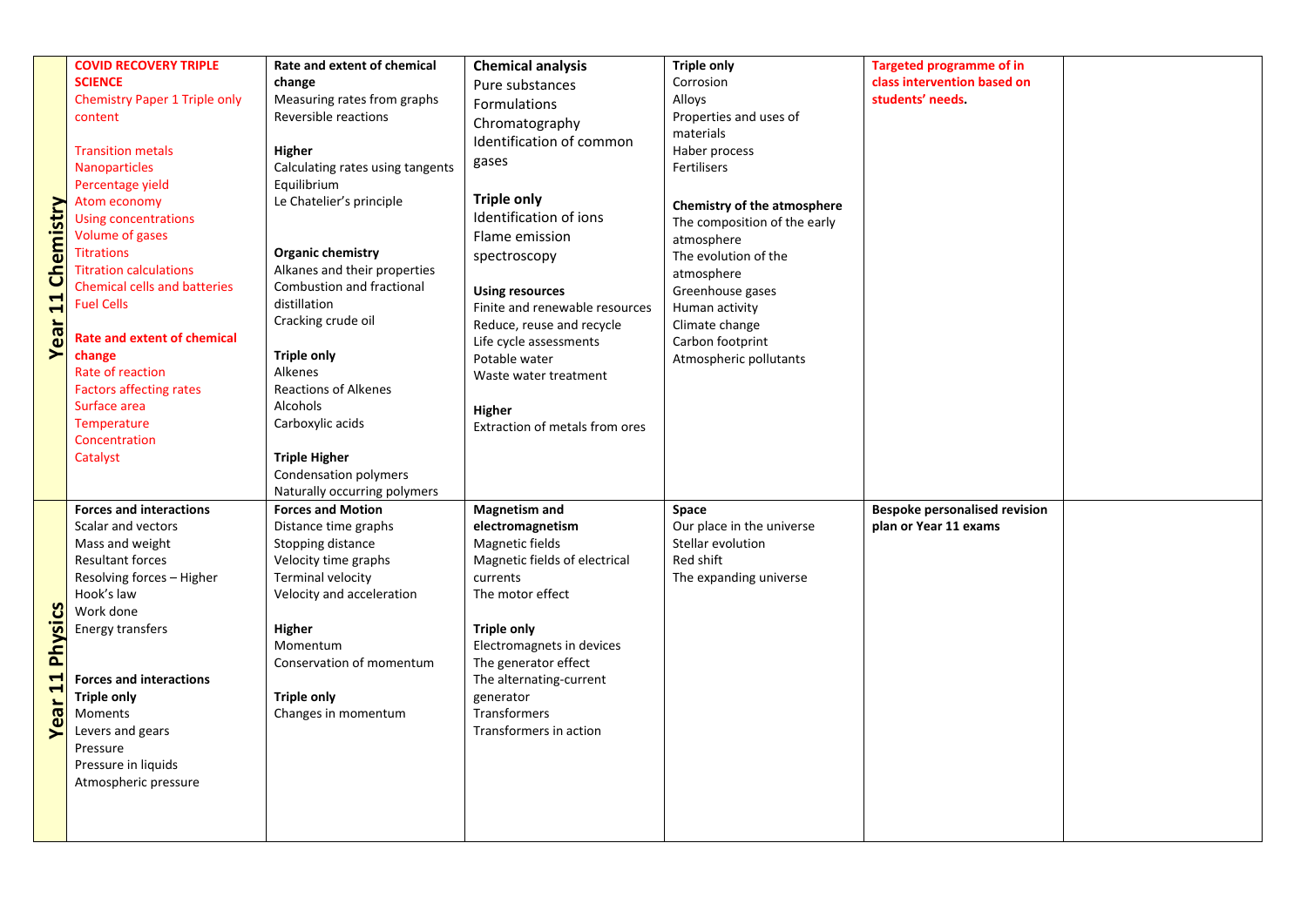|                 | <b>Biological responses -</b>    | Genetics, evolution and                                   | Ecology - Ecology, adapting       | Ecology - Biodiversity         |  |
|-----------------|----------------------------------|-----------------------------------------------------------|-----------------------------------|--------------------------------|--|
|                 | <b>Homeostasis and Response</b>  | variation                                                 | and cycles                        | Human population               |  |
|                 | Homeostasis and the endocrine    | Types of reproduction                                     | Importance of communities         | Land and water pollution       |  |
|                 | system                           | Meiosis                                                   | <b>Biotic and abiotic factors</b> | Air pollution                  |  |
|                 | Negative feedback (HT)           | Inheritance                                               | Distribution and abundance        | Deforestation and peat         |  |
|                 | Control of blood glucose         | DNA and the genome                                        | Competition in plants and         | destruction                    |  |
|                 | <b>Diabetes</b>                  | Inheritance of diseases                                   | animals                           | Global warming                 |  |
|                 | Hormones in reproduction         | Genetic screening                                         | Adapting to survive               |                                |  |
|                 | Contraception                    | Variation                                                 | Plant and animal adaptations      |                                |  |
|                 | Infertility treatments           | Evolution by natural selection                            | Feeding relationships             |                                |  |
|                 | The human nervous system         | Evidence of evolution                                     | Materials cycling                 |                                |  |
|                 | Reaction rates                   | Fossils and extinction                                    | The carbon cycle                  |                                |  |
|                 |                                  | Selective breeding                                        | Feeding relationships             |                                |  |
|                 |                                  | Genetic engineering                                       | Material cycling                  |                                |  |
|                 | Rate and extent of chemical      | Ethics of genetic technology                              | The carbon cycle                  |                                |  |
|                 | change                           | Antibiotic resistance and MRSA                            |                                   | Chemistry of the atmosphere    |  |
|                 | Rate of reaction                 |                                                           |                                   | The composition of the early   |  |
|                 | Factors affecting rates          |                                                           |                                   | atmosphere                     |  |
|                 | Surface area                     |                                                           |                                   | The evolution of the           |  |
| cience          |                                  | <b>Organic chemistry</b>                                  | <b>Chemical analysis</b>          |                                |  |
| S               | Temperature                      | Alkanes and their properties<br>Combustion and fractional | Pure substances                   | atmosphere                     |  |
|                 | Concentration                    |                                                           | Formulations                      | Greenhouse gases               |  |
|                 | Catalyst                         | distillation                                              | Chromatography                    | Human activity                 |  |
|                 | Measuring rates from graphs      | Cracking crude oil                                        | Identification of common          | Climate change                 |  |
|                 | Reversible reactions             | Triple Higher                                             | gases                             | Carbon footprint               |  |
| <b>Combined</b> |                                  | Condensation polymers                                     |                                   | Atmospheric pollutants         |  |
|                 | Higher                           | Naturally occurring polymers                              |                                   |                                |  |
|                 | Calculating rates using tangents |                                                           |                                   |                                |  |
| <b>Year 1</b>   | Equilibrium                      |                                                           |                                   |                                |  |
|                 | Le Chatelier's principle         |                                                           |                                   | <b>Using resources</b>         |  |
|                 |                                  |                                                           |                                   | Finite and renewable resources |  |
|                 |                                  | <b>Forces and Motion</b>                                  |                                   | Reduce, reuse and recycle      |  |
|                 | <b>Forces and interactions</b>   | Distance time graphs                                      | <b>Magnetism and</b>              | Life cycle assessments         |  |
|                 | Scalar and vectors               | Stopping distance                                         | electromagnetism                  | Potable water                  |  |
|                 | Mass and weight                  | Velocity time graphs                                      | Magnetic fields                   | Waste water treatment          |  |
|                 | <b>Resultant forces</b>          | Terminal velocity                                         | Magnetic fields of electrical     |                                |  |
|                 | Resolving forces - Higher        | Velocity and acceleration                                 | currents                          | Higher                         |  |
|                 | Hook's law                       |                                                           | The motor effect                  | Extraction of metals from ores |  |
|                 | Work done                        | Higher                                                    |                                   |                                |  |
|                 | Energy transfers                 | Momentum                                                  |                                   |                                |  |
|                 |                                  | Conservation of momentum                                  |                                   |                                |  |
|                 |                                  |                                                           |                                   |                                |  |
|                 |                                  |                                                           |                                   |                                |  |
|                 |                                  |                                                           |                                   |                                |  |
|                 |                                  |                                                           |                                   |                                |  |
|                 |                                  |                                                           |                                   |                                |  |
|                 |                                  |                                                           |                                   |                                |  |
|                 |                                  |                                                           |                                   |                                |  |
|                 |                                  |                                                           |                                   |                                |  |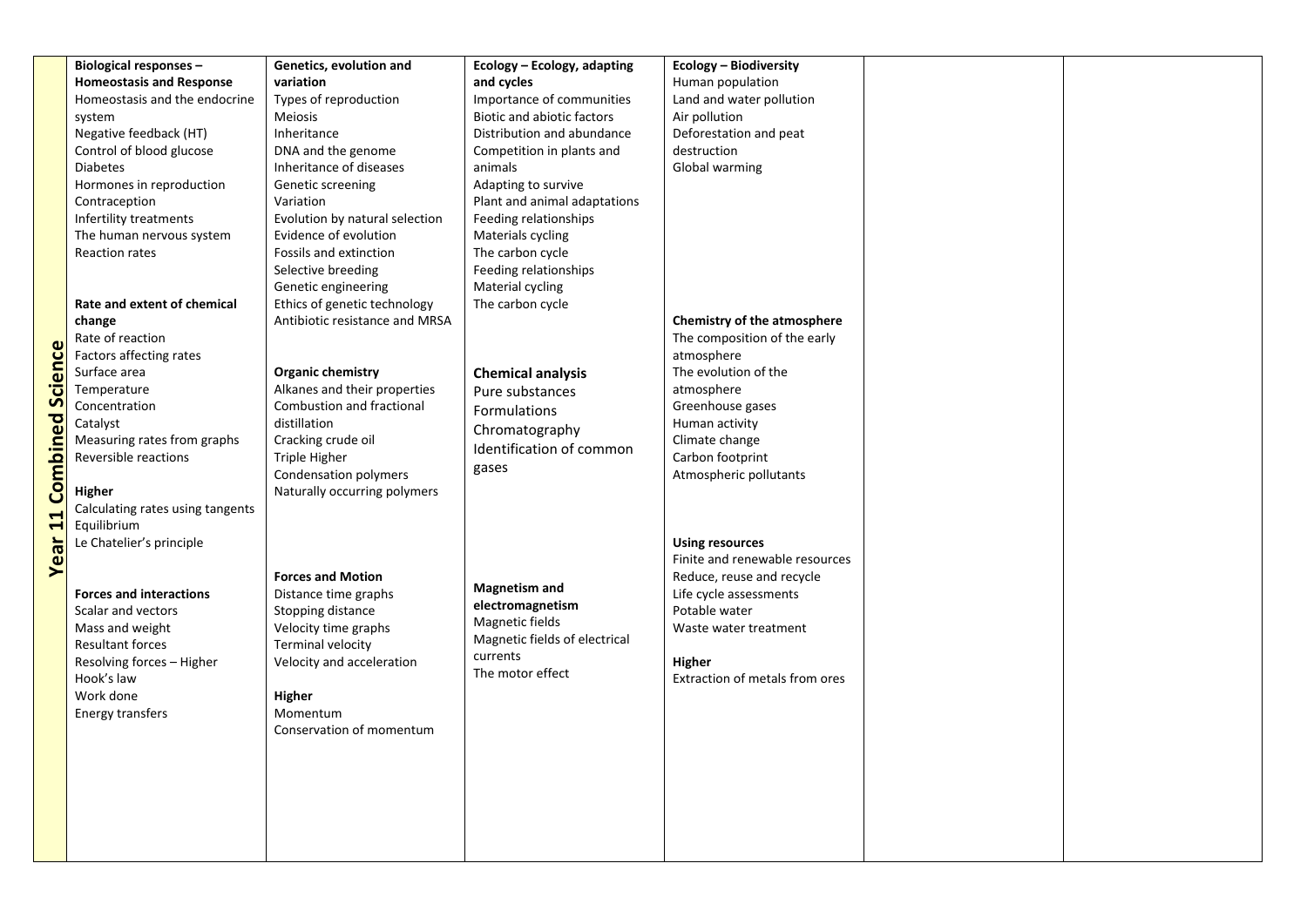|                                     | <b>AUT1</b>                                                                                                                                                                                                                                                                                                                                                                                                                                                                                                                                                                              | <b>AUT 2</b>                                                                                                                                                                                                                                                                                                                                                                                                                                                                                                                                  | SPR <sub>1</sub>                                                                                                                                                                                                                                                                                                                                                                                                                                                                    | SPR <sub>2</sub>                                                                                                                                                                                                                                                                                                                                                                                                                                                                                                                       | <b>SUM1</b>                                                                                                                                                                               | <b>SUM 2</b>                                                                                                                                                                      |
|-------------------------------------|------------------------------------------------------------------------------------------------------------------------------------------------------------------------------------------------------------------------------------------------------------------------------------------------------------------------------------------------------------------------------------------------------------------------------------------------------------------------------------------------------------------------------------------------------------------------------------------|-----------------------------------------------------------------------------------------------------------------------------------------------------------------------------------------------------------------------------------------------------------------------------------------------------------------------------------------------------------------------------------------------------------------------------------------------------------------------------------------------------------------------------------------------|-------------------------------------------------------------------------------------------------------------------------------------------------------------------------------------------------------------------------------------------------------------------------------------------------------------------------------------------------------------------------------------------------------------------------------------------------------------------------------------|----------------------------------------------------------------------------------------------------------------------------------------------------------------------------------------------------------------------------------------------------------------------------------------------------------------------------------------------------------------------------------------------------------------------------------------------------------------------------------------------------------------------------------------|-------------------------------------------------------------------------------------------------------------------------------------------------------------------------------------------|-----------------------------------------------------------------------------------------------------------------------------------------------------------------------------------|
| <b>Biology</b><br>12<br><b>Year</b> | <b>Cells</b><br>Structure of eukaryotic cells<br>Structure of prokaryotic cells<br>and viruses<br>Methods of studying cells<br>Optical microscopes<br><b>Transmission electron</b><br><b>Microscopes</b><br>Scanning electron microscopes<br>Magnification<br>The cell cycle<br>Mitosis<br><b>Biological molecules</b><br>Monomers and polymers<br>Condensation and hydrolysis<br>Reactions<br>Carbohydrates<br>Alpha and beta glucose<br>The structure and function of<br>Cellulose, glycogen, starch and<br>lipids<br>The structure and function of<br>triglycerides and phospholipids | <b>Transport across membranes</b><br>Structure of the cell membrane<br>Fluid mosaic model<br>Transport across cell<br>membranes<br>Diffusion<br><b>Facilitated diffusion</b><br>Osmosis<br>Active transport<br>Co-transport<br>Cell recognition and the<br>immune system<br>Defence<br>Antibodies<br>Vaccinations<br>HIV<br><b>Biological molecules</b><br>Amino acids, protein and<br>enzymes<br>The induced fit model<br>Competitive and von-<br>Competitive Inhibitors<br>Factors affecting enzyme rates<br>The structure and functions of | <b>Organisms exchanging</b><br>substances<br>Surface area to volume ratio<br>Single celled organisms<br>The tracheal system of insects<br>Gills of fish<br>The leaves of dicotyledonous<br>plants<br>Mammalian lungs<br>Digestion and Absorption in<br><b>Mammals</b><br>DNA, genes and protein<br>synthesis<br>Nucleic acids<br><b>DNA</b><br><b>RNA</b><br>Genes<br>Chromosomes<br>DNA semi-conservative<br>replication<br>Watson and Crick model<br>Transcription<br>Translation | <b>Mass transport in mammals</b><br>Haemoglobin and red blood<br>cells<br>Oxyhaemoglobin dissociation<br>curves<br>Blood circulation in a mammals<br>The human heart<br>The cardiac cycle<br>Blood vessels and functions<br><b>Genetic diversity</b><br><b>Meiosis</b><br>Allele Mutations and Effects<br><b>Genetic Diversity</b><br><b>Biodiversity</b><br>Species and taxonomy<br>Diversity within communities<br>Species diversity and human<br>activity<br>Investigating diversity<br>Quantitative investigations of<br>variation | Mass transport in plants<br>Xylem and transpiration<br>Phloem and translocation<br>Investigating mass transport<br><b>Focused revision</b><br>Exam practice<br>Exam skills and techniques | <b>Populations in ecosystems</b><br>Ecosystems<br>Variation in population size<br>Competition<br>Predation<br>Investigating populations<br>Succession<br>Conservation of habitats |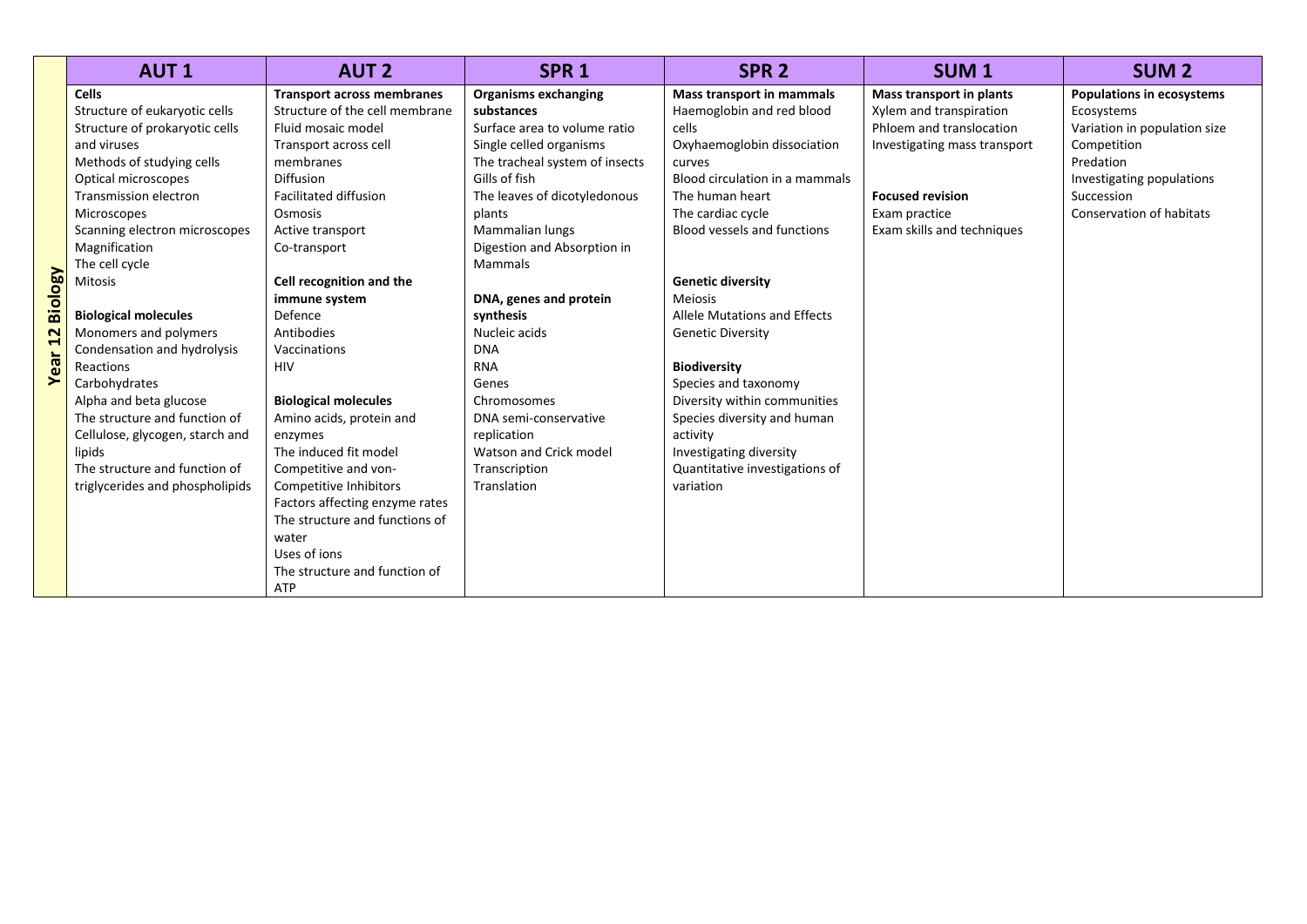|                 | Photosynthesis                 | <b>Energy and ecosystems</b>      | <b>Response to stimuli</b>           | <b>Synapses and Muscles</b>    | <b>Homeostasis - Osmoregulation</b>  | <b>Bespoke personalised revision</b> |  |
|-----------------|--------------------------------|-----------------------------------|--------------------------------------|--------------------------------|--------------------------------------|--------------------------------------|--|
|                 | Site of photosynthesis         | Food chains                       | Survival and response                | Structure of synapses          | Control of blood water               | plan for exams                       |  |
|                 | Light dependent reaction       | Energy transfer                   | Plant growth factors                 | Transmission across synapses   | potential                            |                                      |  |
|                 | Light independent reactions    | Productivity                      | Reflex arcs                          | Structure of skeletal muscle   | Role of nephron                      |                                      |  |
|                 | Investigating photosynthesis   | Nitrogen cycle                    | Receptors                            | Contraction of skeletal muscle | Osmoregulation                       |                                      |  |
|                 |                                | Phosphorus cycle                  | Control of heart rate                |                                | Role of hormones in                  |                                      |  |
|                 | Respiration                    | Use of fertilisers                |                                      | Homeostasis                    | osmoregulation                       |                                      |  |
|                 | Glycolysis                     | Environmental issues              | <b>Nervous coordination</b>          | Principles of homeostasis      |                                      |                                      |  |
|                 | Link reaction                  |                                   | <b>Neurones</b>                      | Feedback mechanisms            |                                      |                                      |  |
|                 | Krebs cycle                    | <b>Populations and evolution</b>  | Nerve impulse                        | Regulation of blood glucose    | <b>Essay skills</b>                  |                                      |  |
|                 | Oxidative phosphorylation      | Population genetics               | Action potential                     | Diabetes and control           | Writing synoptic essays in           |                                      |  |
|                 | Anaerobic respiration          | Variation in phenotypes           | Speed of an impulse                  |                                | Biology                              |                                      |  |
|                 |                                | Natural selection                 |                                      | Gene projects and gene         |                                      |                                      |  |
|                 | <b>Inheritance</b>             | Effects of selection on evolution | <b>Mutations and gene expression</b> | technology                     | <b>Bespoke personalised revision</b> |                                      |  |
|                 | Monohybrid inheritance         | Isolation and speciation          | continued                            | Producing DNA fragments        | plan for exams                       |                                      |  |
|                 | Genetic crosses                |                                   | Epigenetic control of gene           | in vivo cloning                |                                      |                                      |  |
|                 | Dihybrid inheritance           | Mutations and gene expression     | expression                           | in vitro cloning               |                                      |                                      |  |
| Year 13 Biology | Codominance and multiple       | Gene mutations                    | Gene expression and cancer           | Locating genes                 |                                      |                                      |  |
|                 | alleles                        | Stem cells and totipotency        | Genome projects                      | Genetic screening and          |                                      |                                      |  |
|                 | Sex-linkage                    | Regulation of transcription       |                                      | counselling                    |                                      |                                      |  |
|                 | Autosomal linkage              | Regulation of translation         |                                      | Genetic fingerprinting         |                                      |                                      |  |
|                 | Epistasis                      |                                   |                                      |                                |                                      |                                      |  |
|                 | Chi-squared test               |                                   |                                      |                                |                                      |                                      |  |
|                 |                                |                                   |                                      |                                |                                      |                                      |  |
|                 |                                |                                   |                                      |                                |                                      |                                      |  |
|                 | <b>COVID recovery</b>          |                                   |                                      |                                |                                      |                                      |  |
|                 | Content - no change            |                                   |                                      |                                |                                      |                                      |  |
|                 | CPAC - review of practicals to |                                   |                                      |                                |                                      |                                      |  |
|                 | ensure students meet the CPAC  |                                   |                                      |                                |                                      |                                      |  |
|                 | criteria before the end of the |                                   |                                      |                                |                                      |                                      |  |
|                 | year.                          |                                   |                                      |                                |                                      |                                      |  |
|                 |                                |                                   |                                      |                                |                                      |                                      |  |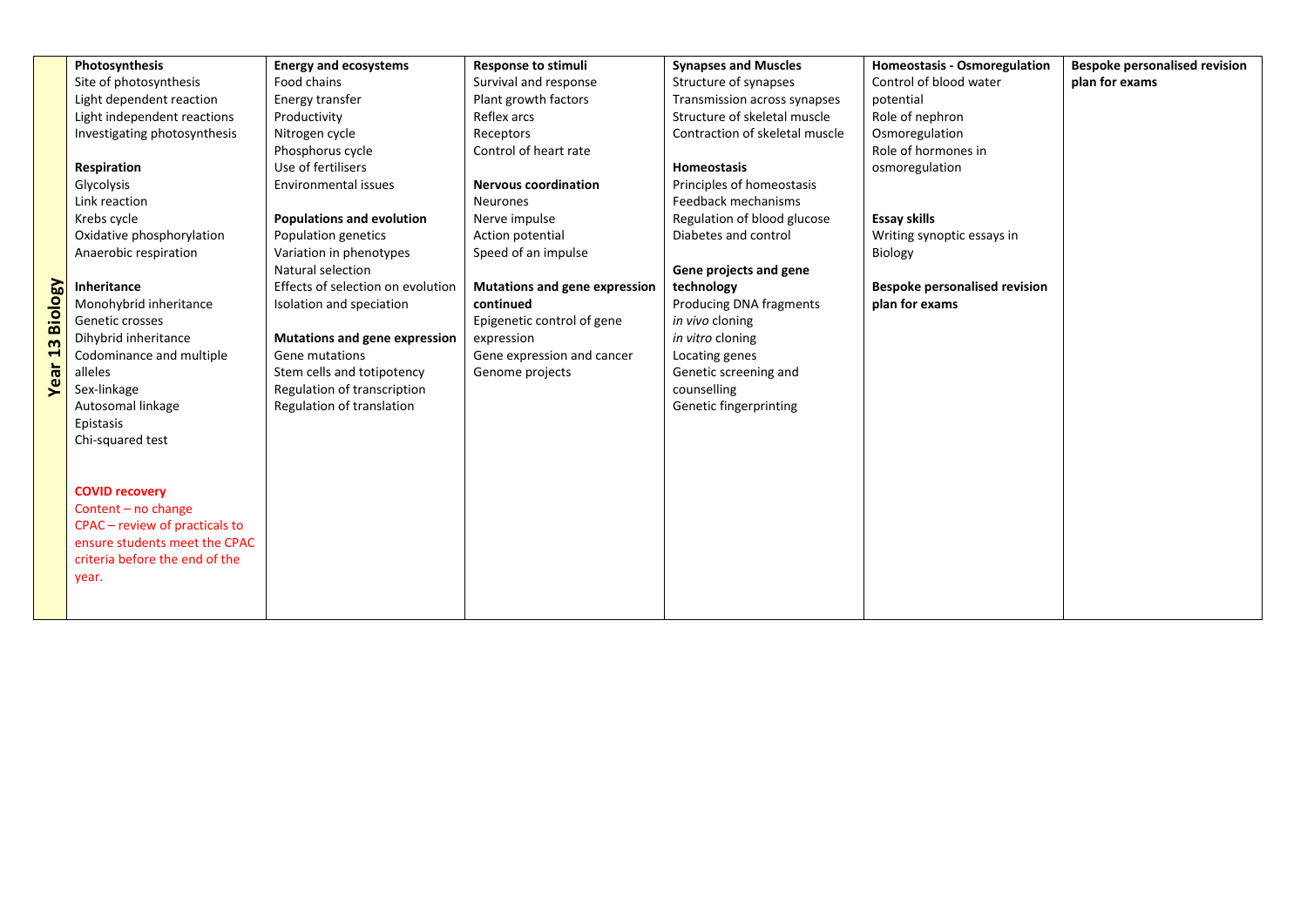|           | Lab skills                  | <b>Amount of substance</b> | <b>Energetics</b>            | <b>Equilibria and Redox reactions</b> | <b>Bespoke personalised revision</b> | Thermodynamics                   |
|-----------|-----------------------------|----------------------------|------------------------------|---------------------------------------|--------------------------------------|----------------------------------|
|           | Health and safety           | The Mole                   | Measuring enthalpy changes   | Reversible reactions                  | plan for Exams                       | Enthalpy changes                 |
|           | Measuring/recording/reading | Chemical equations         | Hess's Law                   | Industrial processes                  |                                      | Born-Haber Cycles                |
|           | Analysis of graphs          | Equations and calculations |                              | The equilibrium constant              | Group 2 and 7 elements               | Enthalpies of solution           |
|           | Percentage uncertainty      | Ideal gas equation         | <b>Kinetics</b>              | Factors affecting the                 | Group 2 - the alkaline earth         | Entropy                          |
|           |                             | Formulas                   | <b>Reactions Rates</b>       | equilibrium constant                  | metals                               | Free-energy change               |
|           | <b>Atomic structure</b>     | Titrations                 | Catalysts                    | Redox reactions                       | Group 2 compounds                    |                                  |
|           | The Atom                    | Water of crystallisation   | Measuring reaction rates     | Redox equations                       | Group 7 - the halogens               | <b>Analysis</b>                  |
|           | Atomic models               | <b>Chemical Yield</b>      |                              |                                       | Halide ions                          | NMR spectroscopy                 |
|           | Relative mass               | Atom economy               | Halogenoalkanes              | Periodicity                           | Test for ions                        | <sup>13</sup> C NMR spectroscopy |
|           | The mass spectrometer       |                            | Synthesis of chloroalkanes   | The Periodic table                    |                                      | <sup>1</sup> H NMR spectroscopy  |
| Chemistry | Using mass spectra          | <b>Energetics</b>          | <b>Halogenoalkanes</b>       | Periodicity                           | Organic analysis                     |                                  |
|           | Electronic structure        | Enthalpy                   | Nucleophilic substitution    |                                       | <b>Mass Spectrometry</b>             |                                  |
| 22        | Ionisation energies         | Bond enthalpies            | <b>Elimination reactions</b> | <b>Alcohols</b>                       | Infrared Spectroscopy                |                                  |
|           |                             |                            | Alkenes                      | Dehydrating alcohols                  |                                      |                                  |
| ar<br>@   | <b>Bonding</b>              | <b>Introduction</b>        | Alkenes                      | Ethanol production                    |                                      |                                  |
| ➤         | Ionic bonding               | Formulas                   | Reactions of alkenes         | Oxidising alcohols                    |                                      |                                  |
|           | Covalent bonding            | <b>Functional groups</b>   | Addition polymers            |                                       |                                      |                                  |
|           | Charge clouds               | Nomenclature               |                              | Organic analysis                      |                                      |                                  |
|           | Shapes of molecules         | <b>Isomers</b>             |                              | Tests for functional groups           |                                      |                                  |
|           | Polarisation                | E/Z isomers                |                              |                                       |                                      |                                  |
|           | Intermolecular forces       |                            |                              |                                       |                                      |                                  |
|           | Metallic bonding            | <b>Alkanes</b>             |                              |                                       |                                      |                                  |
|           | Properties of metals        | Alkanes and petroleum      |                              |                                       |                                      |                                  |
|           |                             | Alkanes as fuels           |                              |                                       |                                      |                                  |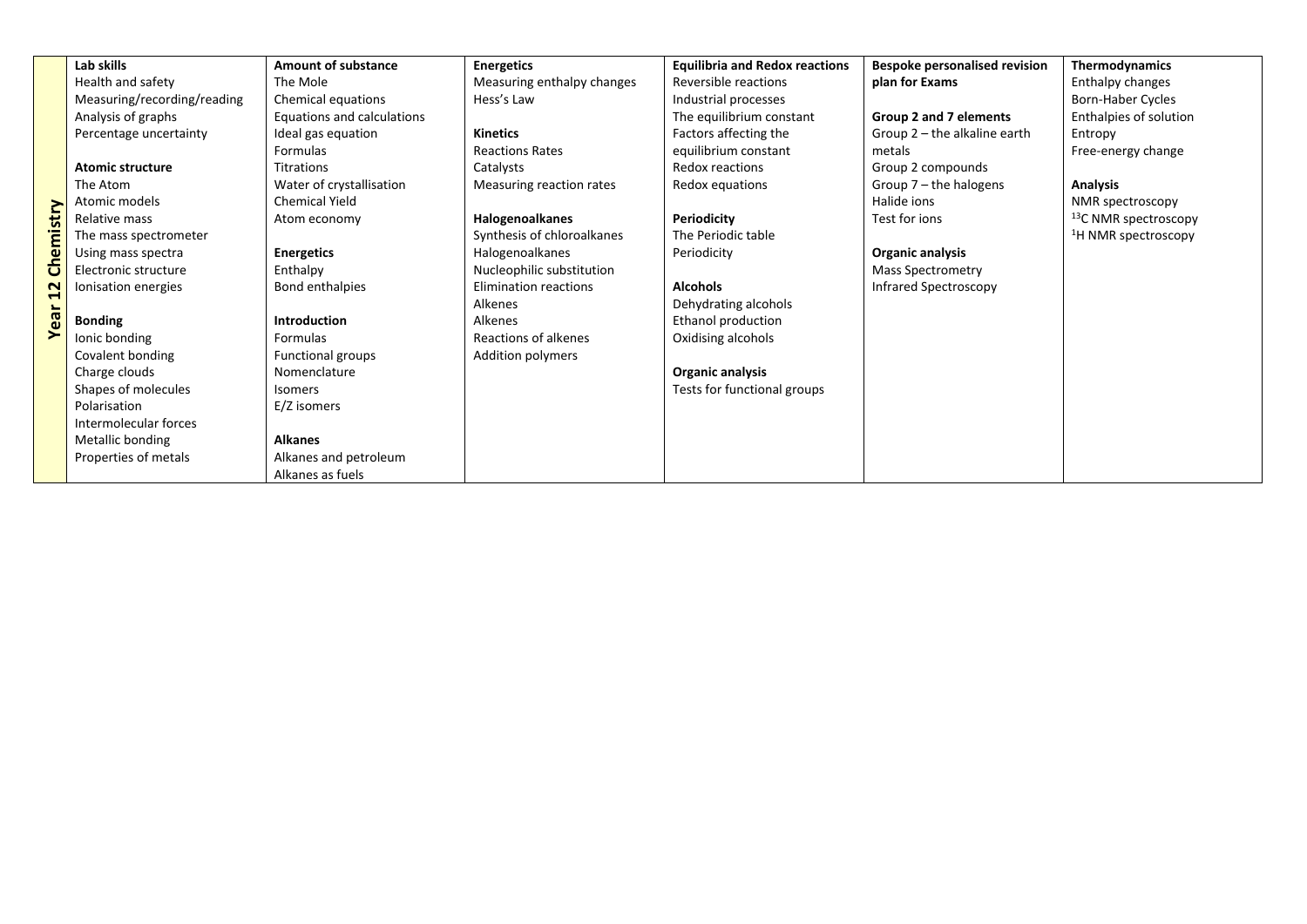|                         | Rate Equations and K <sub>p</sub> | Rate Equations and K <sub>p</sub> | Acids, Bases and pH                     | <b>Inorganic Chemistry</b>           | <b>Bespoke personalised revision</b> | <b>Bespoke personalised revision</b> |
|-------------------------|-----------------------------------|-----------------------------------|-----------------------------------------|--------------------------------------|--------------------------------------|--------------------------------------|
|                         | Monitoring reactions              | Gas Equilibria                    | Acids, Bases and K <sub>w</sub>         | Period 3 elements                    | plan for exams                       | plan for exams                       |
|                         | Reaction rates and graphs         | Changing gas equilibria           | pH Calculations                         | Period 3 oxides                      |                                      |                                      |
|                         | Rate equations                    |                                   | The Acid Dissociation Constant          |                                      |                                      |                                      |
|                         | The initial rate method           | <b>Electrode potentials</b>       | Titrations and pH curves                | <b>Transition Metals</b>             |                                      |                                      |
|                         | Clock reactions                   | Standard electrode potentials     | <b>Titration calculations</b>           | Complex ions                         |                                      |                                      |
|                         | Rate-concentration graphs         | Electrochemical series            | <b>Buffer action</b>                    | Isomerism in Complex ions            |                                      |                                      |
|                         | The rate-determining step         | <b>Electrochemical Cells</b>      | Calculating the pH of buffers           | Formation of Coloured ions           |                                      |                                      |
|                         | The Arrhenius Equation            |                                   |                                         | <b>Ligand Substitution Reactions</b> |                                      |                                      |
|                         |                                   | Aromatics compounds and           | Amino Acids, Proteins & DNA             | Variable Oxidation States            |                                      |                                      |
| emistry                 | <b>Isomerism and carbonyl</b>     | amines                            | Amino Acids                             | <b>Transition Metal Titrations</b>   |                                      |                                      |
|                         | compounds                         | Aromatic compounds                | Proteins                                | <b>Transition Metal Catalysts</b>    |                                      |                                      |
|                         | Optical isomerism                 | Reactions of aromatics            | Enzymes                                 | Metal-Aqua ions                      |                                      |                                      |
| $\overline{\mathsf{c}}$ | Aldehydes and Ketones             | <b>Amines and Amides</b>          | <b>DNA</b>                              |                                      |                                      |                                      |
| m                       | Hydroxynitriles                   | <b>Reactions of Amines</b>        | Cisplatin                               |                                      |                                      |                                      |
|                         | Carboxylic acids and esters       |                                   |                                         |                                      |                                      |                                      |
| ă                       | Reactions and Uses of Esters      | <b>Polymers</b>                   | <b>Further Synthesis &amp; Analysis</b> |                                      |                                      |                                      |
| Q                       | Acyl chlorides                    | Condensation polymerisation       | Organic synthesis                       |                                      |                                      |                                      |
|                         | Acid anhydrides purifying         | Monomers and repeating units      | Chromatography                          |                                      |                                      |                                      |
|                         | organic compounds                 | Disposing of polymers             | Gas Chromatography                      |                                      |                                      |                                      |
|                         |                                   |                                   |                                         |                                      |                                      |                                      |
|                         | <b>COVID recovery</b>             |                                   |                                         |                                      |                                      |                                      |
|                         | Content - no change               |                                   |                                         |                                      |                                      |                                      |
|                         | CPAC - review of practicals to    |                                   |                                         |                                      |                                      |                                      |
|                         | ensure students meet the CPAC     |                                   |                                         |                                      |                                      |                                      |
|                         | criteria before the end of the    |                                   |                                         |                                      |                                      |                                      |
|                         | year.                             |                                   |                                         |                                      |                                      |                                      |
|                         |                                   |                                   |                                         |                                      |                                      |                                      |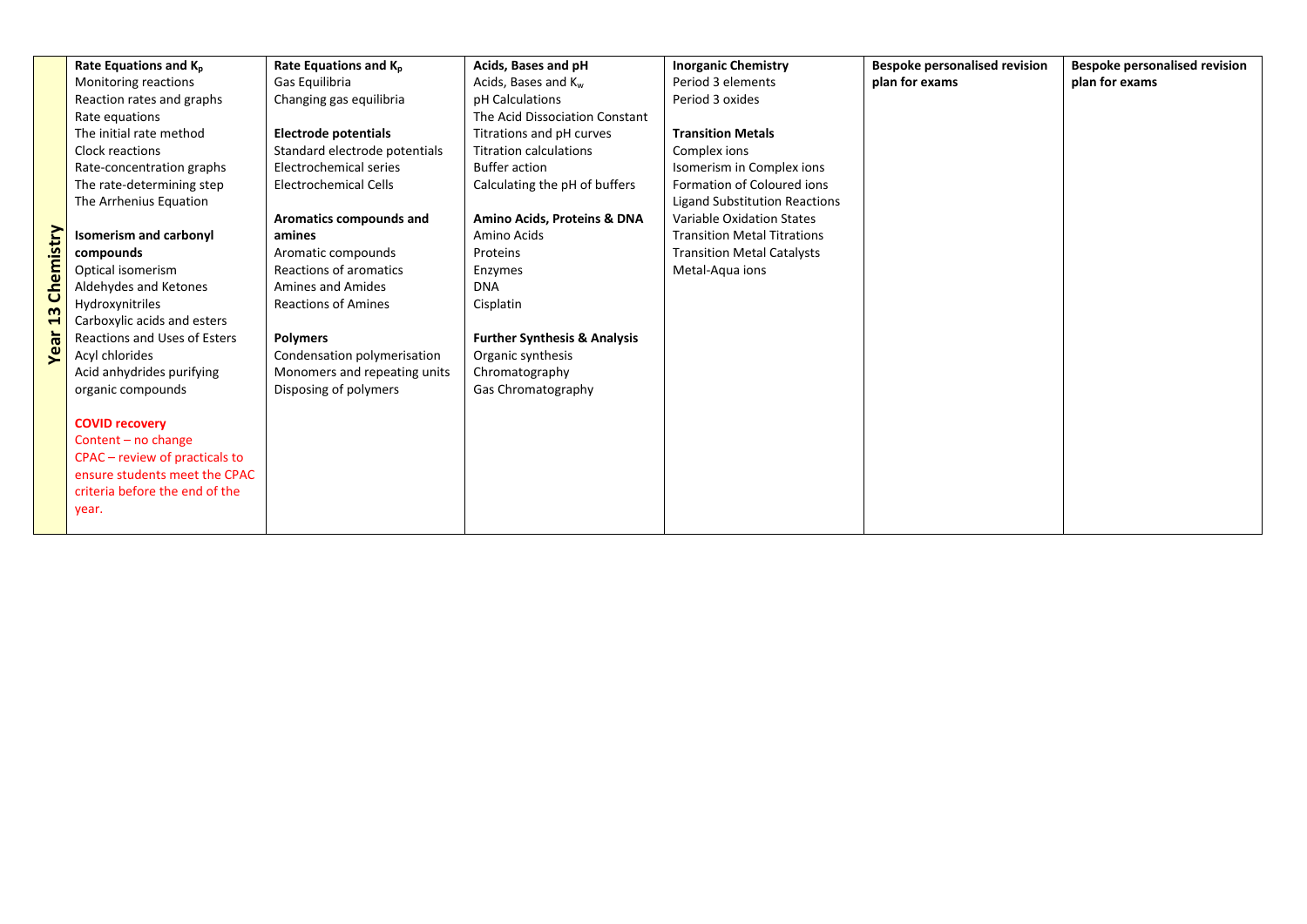|                | <b>Particle Physics</b>          | <b>Quantum Phenomena</b>     | <b>Mechanics</b>                 | <b>Mechanics</b>                   | <b>Bespoke personalised revision</b> | <b>Astrophysics</b>                  |
|----------------|----------------------------------|------------------------------|----------------------------------|------------------------------------|--------------------------------------|--------------------------------------|
|                | Atomic structure and nuclear     | The photo electric effect    | <b>Moments</b>                   | Acceleration due to gravity and    | plan for exams                       | Units and quantities used in         |
|                | stability                        | Energy levels in atoms       | Uniform acceleration             | terminal velocity                  |                                      | astrophysics                         |
|                | Matter, antimatter and photons   | Wave particle duality        | Displacement time graphs         | Projectile Motion - horizontally   |                                      | <b>Stellar Magnitudes</b>            |
|                | The particle Zoo                 |                              | Velocity time graphs             | and at an angle                    |                                      | Stars as black body radiators        |
|                | <b>Conservation Rules</b>        | <b>Mechanics</b>             | Acceleration time graphs         | Newton's Laws                      |                                      | Stellar spectral classes             |
|                | Quarks and anti quarks           | Scalars and vectors          | <b>SUVAT equations</b>           | Conservation of momentum           |                                      | The Hertzsprung Russell              |
|                |                                  | <b>Resultant forces</b>      |                                  | Force, momentum and Impulse        |                                      | Diagram and stellar evolution        |
|                | Waves                            | <b>Resolving forces</b>      | <b>Materials</b>                 | Work and power                     |                                      | Supernovae, neutron stars and        |
|                | progressive waves and wave       | Forces in equilibrium        | Density                          | Conservation of energy             |                                      | black holes                          |
|                | speed                            |                              | Hook's law                       |                                    |                                      | Lenses                               |
| <b>Physics</b> | transverse and longitudinal      | <b>Waves</b>                 | Stress and strain                | Electricity                        |                                      | Optical telescopes                   |
| 12             | waves                            | Diffraction                  | The Young's modulus              | <b>EMF</b> and internal resistance |                                      | Non optical telescopes               |
|                | Superposition and interference   | Young's slits experiment and | Stress- strain and force         | The potential divider              |                                      | Comparing telescopes                 |
| ear:           | <b>Stationary waves</b>          | two source interference      | extension graphs                 | Power and electrical energy        |                                      | The Doppler effect and red shift     |
|                | Resonance                        | Diffraction gratings         |                                  | Conservations of energy and        |                                      | The Big Bang Theory                  |
|                |                                  | Refractive index             | Electricity                      | charge in circuits                 |                                      | Detection of Binary stars,           |
|                |                                  | Critical angle and TIR       | Circuit diagrams                 |                                    |                                      | quasars and exoplanets               |
|                |                                  |                              | Current and potential            |                                    |                                      |                                      |
|                |                                  |                              | difference                       |                                    |                                      |                                      |
|                |                                  |                              | IV graphs                        |                                    |                                      |                                      |
|                |                                  |                              | Resistivity                      |                                    |                                      |                                      |
|                |                                  |                              | Determining the resistivity of a |                                    |                                      |                                      |
|                |                                  |                              | wire                             |                                    |                                      |                                      |
|                |                                  |                              |                                  |                                    |                                      |                                      |
|                | <b>Gravitational Fields</b>      | <b>Electric Fields</b>       | <b>Magnetic Fields</b>           | <b>Electromagnetic Induction</b>   | <b>Bespoke personalised revision</b> | <b>Bespoke personalised revision</b> |
|                | Newton's Law of Gravitation      | Coulomb's Law                | Magnetic flux density            | Alternating current                | plan for exams                       | plan for Exams                       |
|                | Gravitational field strength     | Electric field strength      | Moving charges in a magnetic     | Transformers                       |                                      |                                      |
|                | Gravitational potential          | Electric potential           | field                            |                                    |                                      |                                      |
|                | Orbits of planets and satellites |                              |                                  | <b>Nuclear Physics</b>             |                                      |                                      |
|                |                                  | <b>Capacitors</b>            | <b>Electromagnetic Induction</b> | Nuclear instability                |                                      |                                      |
|                | <b>Further Mechanics</b>         | Capacitance                  | Electromagnetic induction        | Mass defect and binding energy     |                                      |                                      |
|                | <b>Circular Motion</b>           | Energy stored in a capacitor | Magnetic flux and flux linkage   | Energy in nuclear fission and      |                                      |                                      |
|                | Centripetal force and            | <b>Dielectrics</b>           | Faraday's law and Lenz's law     | nuclear fusion reactions           |                                      |                                      |
|                | acceleration                     | Charging and discharging     |                                  | <b>Thermal Nuclear Reactors</b>    |                                      |                                      |
| <b>Physics</b> | Simple Harmonic Motion           | capacitors                   | <b>Nuclear Physics</b>           |                                    |                                      |                                      |
|                | SHM in a mass - spring system    |                              | <b>Rutherford Scattering</b>     |                                    |                                      |                                      |
| $\frac{3}{2}$  | SHM in a simple pendulum         | <b>Thermal Physics</b>       | Measuring nuclear radii          |                                    |                                      |                                      |
|                | Free and forces vibrations and   | Thermal energy transfer      | Alpha, beta and gamma            |                                    |                                      |                                      |
| ear<br>➤       | resonance                        | Gas Laws                     | radiation                        |                                    |                                      |                                      |
|                |                                  | <b>Ideal Gas Equation</b>    | Radioactive decay                |                                    |                                      |                                      |
|                | <b>COVID recovery</b>            | Kinetic Theory of Gases      |                                  |                                    |                                      |                                      |
|                | Content – no change              |                              |                                  |                                    |                                      |                                      |
|                | CPAC - review of practicals to   |                              |                                  |                                    |                                      |                                      |
|                | ensure students meet the CPAC    |                              |                                  |                                    |                                      |                                      |
|                | criteria before the end of the   |                              |                                  |                                    |                                      |                                      |
|                | year.                            |                              |                                  |                                    |                                      |                                      |